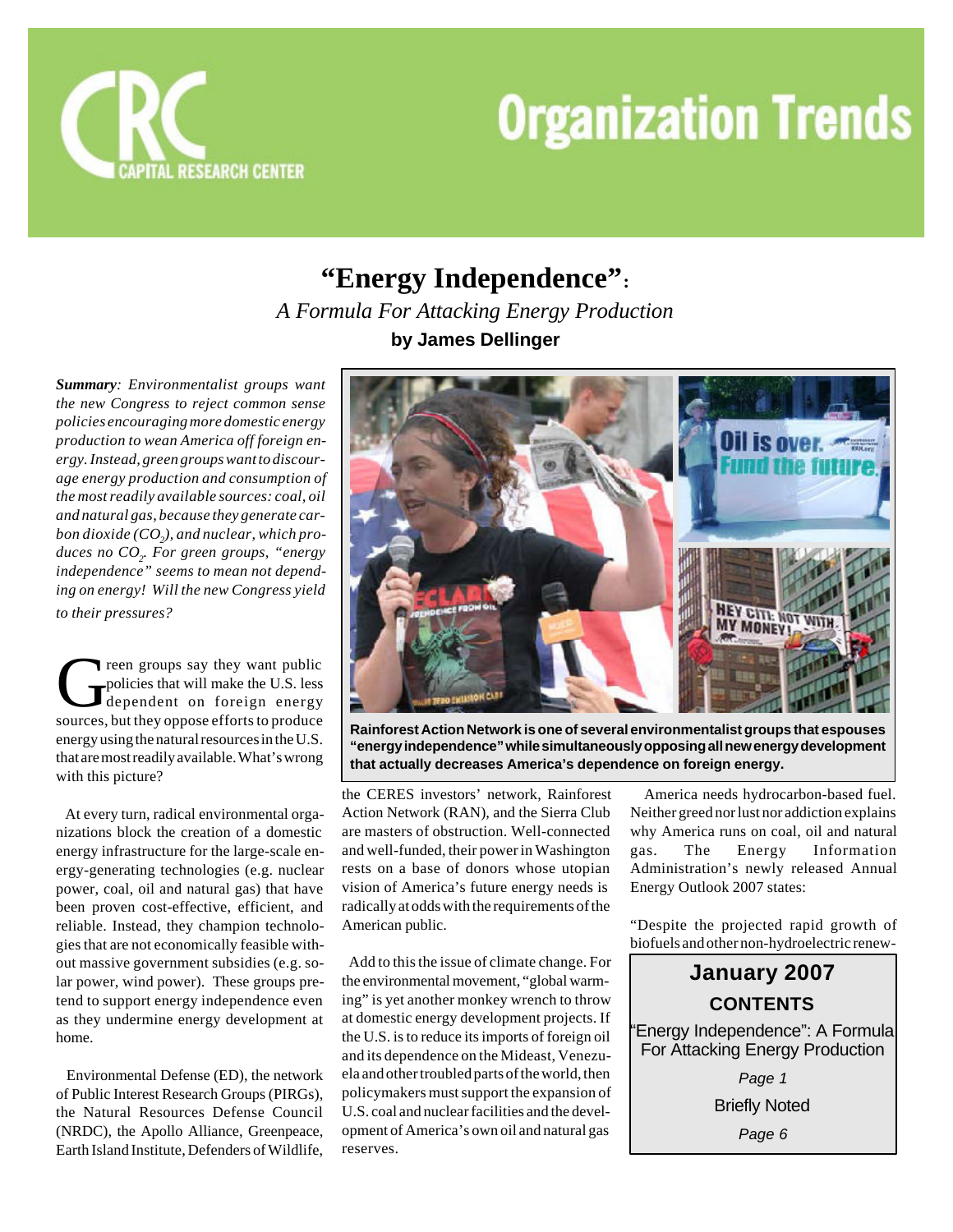able energies and the expectation of the first new orders for nuclear power plants in over 25 years, oil, coal, and natural gas are nonetheless projected to provide roughly the same 86% share of the total U.S. primary energy supply in 2030 as they did in 2005…"

#### **What Price "Energy Independence"?**

 Since the Arab oil embargo of the 1970s American pundits and politicians have tirelessly urged the nation to end its dependence on foreign energy sources. The calls for "energy independence" have only grown louder and more frequent since the terrorist attacks of 2001, and they were endorsed by President George W. Bush who flatly stated in his 2006 State of the Union address: "America is addicted to oil, which is often imported from unstable parts of the world."

 Regrettably, environmental groups believe this goal requires job-killing government regulations that will inflict long-term damage on the U.S. economy and reliance on costly and unproven new technologies. Their pie-inthe-sky ideas are expensive and, if implemented, would do little to augment U.S. energy supplies. Yet the mainstream media uncritically echo the views of environmental groups that claim America's energy problems can be solved by installing millions of solar rooftop panels and micro windmills and

### **Editor:** Matthew Vadum

**Publisher:** Terrence Scanlon

#### *Organization Trends*

is published by Capital Research Center, a non-partisan education and research organization, classified by the IRS as a 501(c)(3) public charity.

**Address:** 1513 16th Street, N.W. Washington, DC 20036-1480

**Phone:** (202) 483-6900 **Long-Distance:** (800) 459-3950

**E-mail Address:** mvadum@capitalresearch.org

**Web Site:** http://www.capitalresearch.org

*Organization Trends* welcomes letters to the editor.

**Reprints** are available for \$2.50 prepaid to Capital Research Center.

planting fields of switch grass. Quick to challenge the motives of industry groups, the media seldom question the green groups that lobby for higher energy taxes, want limits on industrial and household carbon emissions, and demand the removal of energy-producing dams said to threaten endangered species.

 Labor unions might be expected to reject this approach, but they too have bought into the environmentalist view of "energy independence." The AFL-CIO is eager to cement a political coalition against the Bush administration, and unions like the United Steelworkers see prospects for job-creation-and union-organizing-in many green policy proposals. (See the October 2006 *Labor Watch*, "The New Labor-Environmentalist Coalition: Blue and Green and Red All Over," by Ryan Ellis, on the strategic alliance between the Sierra Club and steelworkers.)

 In the post 9-11 world, almost every group claims to be an advocate for "energy independence," but that's because each defines the concept to its own benefit.

 The Apollo Alliance for Good Jobs and Clean Energy is an offshoot of the left-wing group Campaign for America's Future. Its advisory board is peppered with left-liberal and labor-backed officeholders and advocates, among them unsuccessful California gubernatorial candidate Phil Angelides, NAACP chairman Julian Bond, Steel Workers president Leo Gerard and the Sierra Club's executive director, Carl Pope. The Alliance slogan: "Three million new jobs. No dependence on foreign oil."

 But industrial labor unions, neo-conservative hawks and farm state Republicans have figured out a way to work together to promote "energy independence," which they argue will save the environment, create jobs, protect national security and support agriculture.

 In March 2005 the Apollo Alliance announced that it would conduct "joint efforts" with the conservative-leaning Set America Free Coalition. The Coalition's members include Frank Gaffney of the Center for Security Policy, Mideast expert Dr. Daniel Pipes, former CIA director James Woolsey, Representative Jack Kingston (R-GA), Cliff May of the Foundation for the Defense of Democracies, and former Republican presidential candidate Gary Bauer. However, the Coalition also includes former Senators Tom Daschle (D-SD) and Lincoln Chafee (R-RI), and Chafee's successor, Senator Sheldon Whitehouse (D-RI). The tag-line for Set America Free is "Cut dependence on foreign oil. Secure America."

 Set America Free urges Americans not to settle for easy answers. When politicians blame Big Oil, voters should tell them that it's foreign governments that control most oil reserves. And when politicians mouth support for alternative fuels to generate electricity, Set America Free urges voters to "remind them that unlike in the 1970s, today only 2% of U.S. electricity is generated from oil, and that most of our oil is consumed in the transportation sector - a good reason to encourage plug-in hybrid electric vehicles."

 Then there's the Energy Security Leadership Council, a group of retired military officers and corporate chiefs. It issued a statement in December calling for significantly tougher CAFE fuel efficiency standards, with the goal of making America less dependent on foreign oil. The group is co-chaired by former General P.X. Kelley, who was the topranked officer in the U.S. Marine Corps, and Frederick W. Smith, chief executive officer of FedEx Corp.

 Lawmakers have responded to such calls. In the 109th Congress Representative Kingston introduced H.R. 4409, the proposed "Vehicle and Fuel Choices for American Security Act," a bill combining regulations and tax incentives to encourage automakers, farmers and consumers to reduce oil consumption by 20% in 20 years. In the House, 22 of its 26 original co-sponsors were Republicans. Kingston, whose home state is a major producer of peanuts, also supports using peanuts to produce biodiesel fuel.

 A companion measure, S. 2025, was introduced in the Senate by Indiana Democrat Evan Bayh. Five of its ten Senate co-sponsors were Republicans, including Alabama's Jeff Sessions, Sam Brownback of Kansas, and Minnesota's Norm Coleman. Said Deron Lovaas of the NRDC, "This bill specifies the ends but leaves flexible the means." He regretted that the bill did not mandate the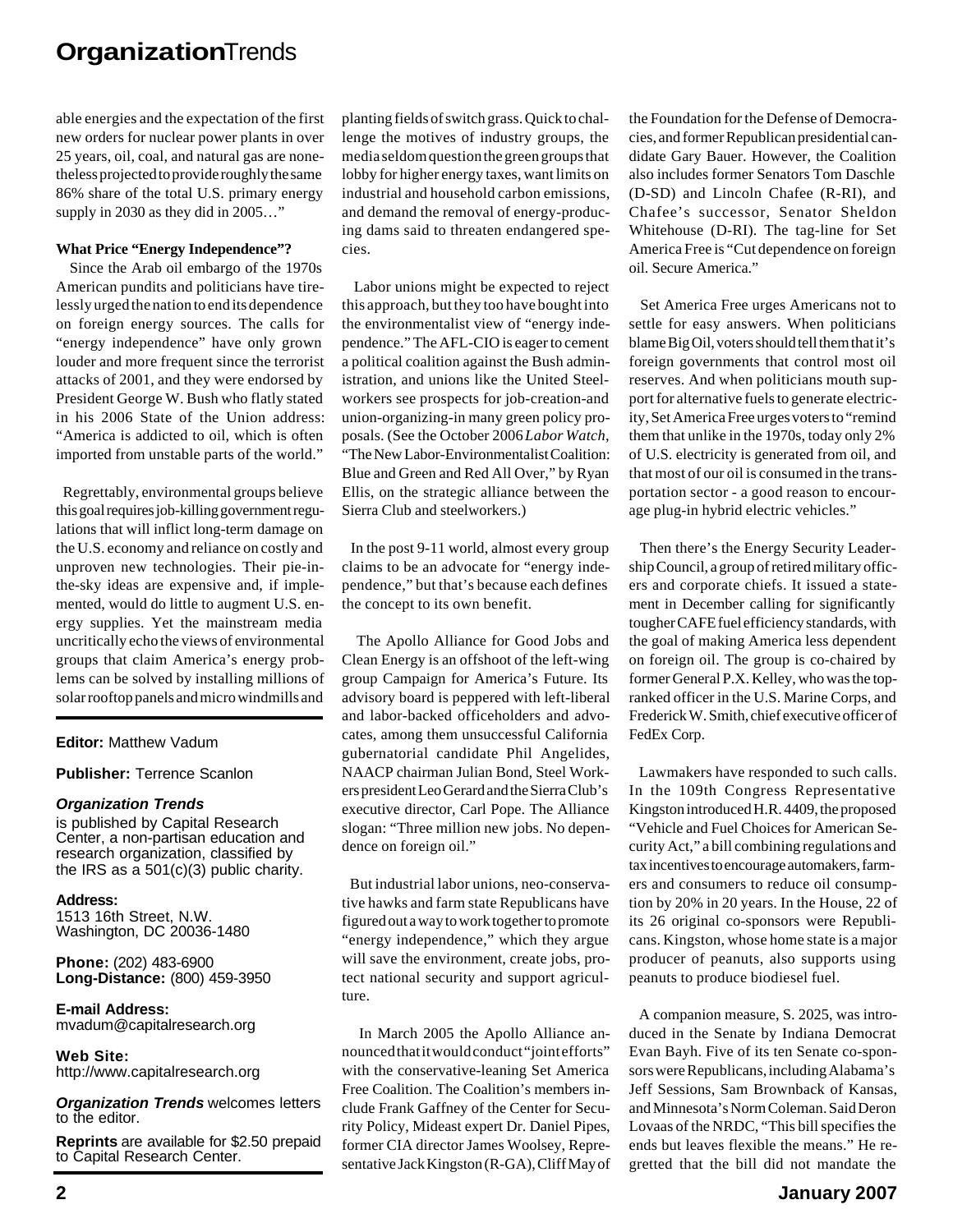tightening of CAFE fuel efficiency standards, but added the chilling observation: "Still, it's a very ambitious mandate, somewhat like the Clean Air Act in its breadth and the flexibility of its interpretation."

 But keeping foreign energy out of America is easier said than done. Despite efforts by OPEC member states to set high energy prices, as tradable commodities hydrocarbons (i.e. oil, natural gas, coal) and other energy resources instantly respond to changes in supply and demand in world markets. Advocacy groups that support real "energy independence" will favor public policies that allow competition between energy sources, domestic and international. They will let the most efficiently priced sources generate buyers and sellers.

 By contrast, the Apollo Alliance, the primary umbrella group for progressives in this fight, parrots a Malthusian line:

"Now America has an Apollo project for the 21st century. Today the stakes are much, much higher. We face an economy hemorrhaging its highest paying and most productive jobs, cities falling apart with over a trillion dollars in unmet public investment in crumbling schools, transportation, and infrastructure. The middle class is increasingly insecure as career ladders are broken and not replaced in new service sector jobs. And on a global scale we face never before seen environmental disruption, rising social inequity, and the emergence of fundamentalist anger that threatens our very security."

## **The Green Agenda: No Global Warming, No Nuclear Power**

 Business groups will have their hands full dealing with an onslaught of new energy legislation from the Democratic Congress. They are weighing the odds of their adversaries' success and will cut deals to accommodate green demands. Even Bush Republicans are reassessing their positions on the environment.

 Global warming is one issue high on the Democrats' agenda. Truman Semans, director of markets and business strategy at the Pew Center on Global Climate Change, told the Washington Post that, "at least half a dozen of the companies that belong to the center's Business Environmental Leadership

Council have recently hired staff members focused on global warming."

 Bush administration insiders seem ready to do something on global warming as well. GOP pollster Whit Ayres will conduct polling and grassroots operations work for Environmental Defense, which also has hired former Bush communications aide Tucker Eskew. Eskew embraced the green agenda a week after the election, according to news reports. "The president has indicated that a



**Environmentalist crusader Robert F. Kennedy Jr.**

market-based cap [on carbon emissions] is on his list of options. And it's pretty high on the list; it's in second place," he said.

 Not surprisingly, former EPA director Christine Todd Whitman is urging the president to turn himself inside-out:

"Bush must compromise and the Democrats must meet him halfway. He has an opportunity in the next two years, but voluntary programs are not enough. There should be a mandatory cap on emissions. The White House has indicated they are willing to talk. The State of the Union address is the way to state these views. The climate of politics has to change. The president has an opportunity to work with the new Democratic leaders in Congress," said Whitman, the former New Jersey governor.

 California's Barbara Boxer, who is slated to replace Oklahoma's James Inhofe as the new chairman of the Senate Environment and

Public Works Committee, has announced hearings on global warming and climate change legislation. She expects her bill will look much like the law signed by California Governor Arnold Schwarzenegger in September. It is supposed to cut carbon emissions to 1990 levels by the year 2020, a 25% reduction.

 Some green groups downplay expectations for the incoming Congress. Vicki Arroyo, director of policy analysis at the Pew Center, is cautious. The "incoming two-year Congress is relatively moderate," said Arroyo, and it is "likelier to go for a gradualist approach, implementing climate-friendly laws that nibble at President George W. Bush's voluntary approach on carbon emissions rather than bulldoze it away completely." Such a tack "may not be as sweeping as, for example, the EU [carbon] trading system…but it could lay the groundwork for a trading system, for example, by requiring mandatory reporting of greenhouse gas emissions."

 Similarly, the Sierra Club's Pope warns, "Over the next two years I don't think environmental policy is going to change radically." But he added, "I think the environmental agenda and conversation will change radically."

 Nuclear power is another priority issue for many environmental groups, and politicians are targeting the Indian Point Energy Center, a nuclear power plant that opened in the 1970s on the Hudson River in New York state. The plant generates 10% of the state's electricity.

 The center's operating license is currently up for renewal with the Nuclear Regulatory Commission, which has provoked 70 groups, including Greenpeace, the Sierra Club and Robert F. Kennedy Jr.'s group Riverkeepers, to form a coalition to shut the plant down. They say Indian Point threatens public safety because it is located only 40 miles from "Ground Zero" in Manhattan and could be targeted by terrorists. The plant, owned by Entergy Corporation, is unnecessary, they say, pointing to a report by the National Academy of Sciences that claims that shutting down the plant would be relatively easy and inexpensive. Representative Nita Lowey (D-NY), who cites the risk that radiation could be released in the event of an accident or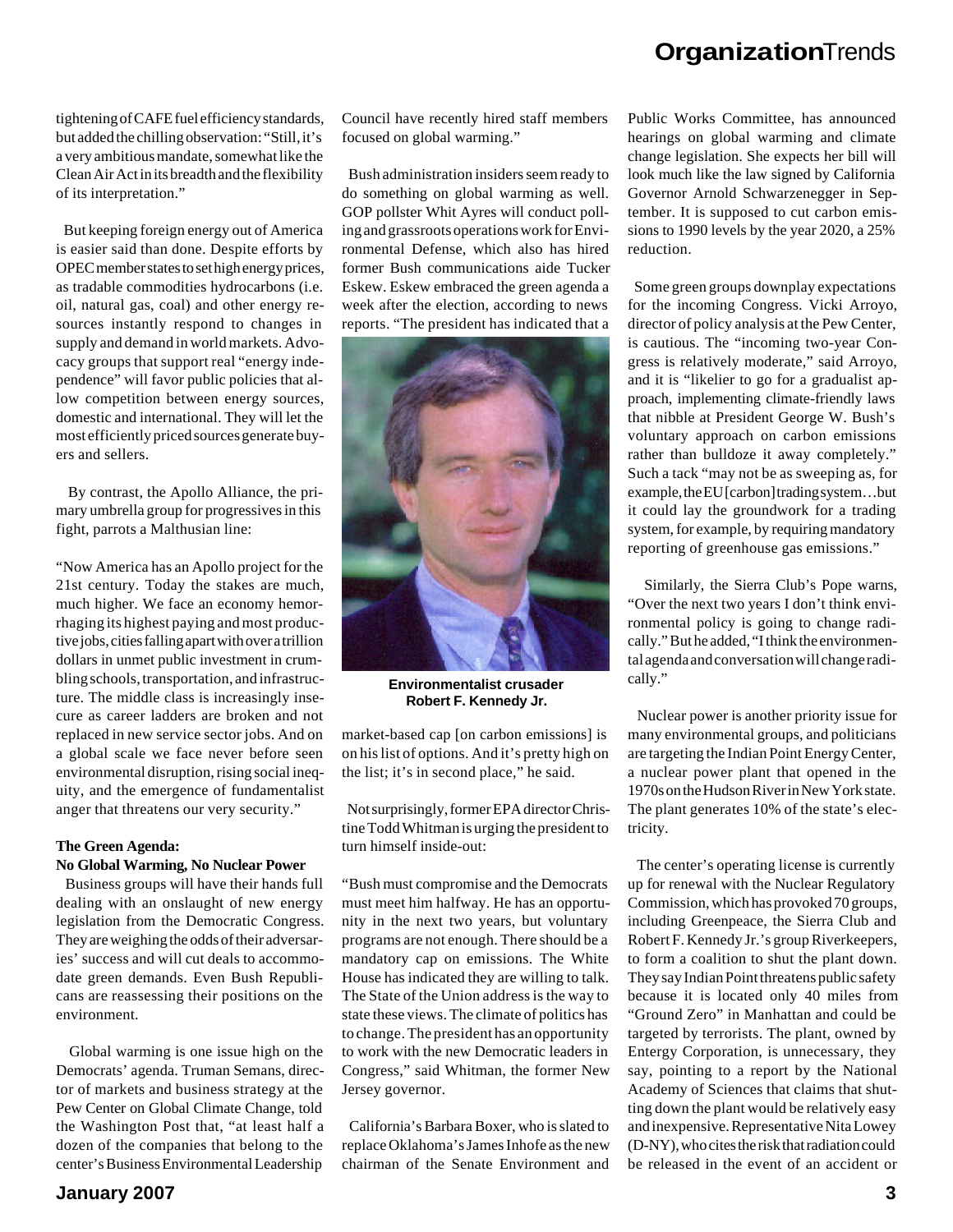terrorist attack, has said she is "thrilled" by the report's findings.

 However, that's not all the report says. Supporters of nuclear energy counter that the \$1 million taxpayer-funded study states that shutting Indian Point would make electricity more expensive, strain natural gas inventories, and increase greenhouse gases in the atmosphere. Electricity demand is growing so rapidly in the area that constructing another power plant would be too onerous and time-consuming. Patrick Moore, a Greenpeace co-founder who left the group he now considers extremist, observes, "Any politician who doesn't support Indian Point is basically asking for more air pollution."

 This year Indian Point could pit two powerhouse New York politicians with presidential ambitions against each other. So far Senator Hillary Clinton has resisted pressure to come out against the plant. But she demands tougher inspections and improved safety policies. By contrast, former New York City mayor Rudy Giuliani strongly favors license renewal. "Indian Point is as safe as a facility can be," said Giuliani, head of Giuliani Partners LLC, a security consulting firm he created in 2002. The state's new governor, Democrat Eliot Spitzer, favors shutting down the plant.

## **Texas Hold 'Em--Coal**

 In addition to shuttering current energy facilities, environmentalists are also on a crusade to halt new facility construction, and coal power is an attractive target of opportunity.

 Here the greens' hope for victory is focused on an ambitious coal power development in Texas. Texas needs more electricity because it is the nation's second fastestgrowing state (after California). Now you might think that advocates for energy independence would applaud a Texas-based company that uses coal mined in-state to generate electricity for its Texas customers. You

would be wrong.

 Environmental Defense (ED), Texas PIRG, RAN, CERES and other groups are mobilizing to stop TXU Corporation's plans to invest \$11 billion to build up to eleven new coal-fired electricity-generating plants. It will spend \$2.5 billion on environmental technology upgrades and create 14,000 permanent jobs.

 In its effort to bring affordable power to Texas, TXU is even willing to sign on to part of the greens' campaign by offering to combat carbon emissions. TXU officials say the company supports "a comprehensive, voluntary, technology-based approach to global climate change based on carbon intensity that is both flexible and cost effective."

 But even that proposal is rejected by environmentalists, who prefer a command-andcontrol approach over voluntary technology-based emission reductions.

 According to ED spokesman Colin Rowan, "We are at a point in time where other states and businesses are starting to take global warming seriously. California is heading toward the future, and TXU and Texas are sprinting full speed back to the 1950s." Of course, Rowan failed to mention that according to the Energy Information Administration California's electricity is among the most expensive in the lower 48 states, and that its power will be even more expensive thanks to Schwarzenegger's global warming initiative.

 Environmentalists aim to prevent TXU from securing financing for the project. RAN has sent letters to 54 financial institutions asking them not to lend money for the project. The letters are but a first step. Should any bank be so bold as to give TXU a loan it can expect to be vilified, subjected to boycott threats, shareholder protests and political pressure. (See "Rainforest Action Network," in the May 2005 *Organization Trends*). RAN has urged readers of its blog to email TXU. "Let's start

**For frequent updates on environmental groups, nonprofits, foundations, and labor unions, check out the CRC-Greenwatch Blog at**

**www.capitalresearch.org/blog**

by turning up the heat on TXU-Write TXU CEO John Wilder an email and tell him climate protection MUST trump corporate greed or we're all cooked."

 Unfortunately, these pressure tactics appear increasingly effective in changing corporate attitudes. According to a recent Conference Board survey reported by CFO Magazine in December, anti-lending campaigns conducted by CERES and RAN against projects they deem not environmentallyfriendly are working. Such tactics have become standard operating procedure for obstructionist groups, writes John Berlau in a new book, *Eco-Freaks* (Nelson Current, 2006).

### **2006 Hits and Misses**

 Last year environmentalist groups fought many different battles in their attempt to force America to be carbon-free. The groups scored many hits but had their share of misses.

 *The California bellwether.* In the fall election Defenders of Wildlife spent at least \$500,000 through its affiliated 527 group in its successful campaign to unseat property rights champion Representative Richard Pombo (R-CA), chairman of the House Resources Committee in the 109th Congress. Pombo was defeated by Democrat Jerry McNerney, a wind turbine entrepreneur.

 But California's Proposition 87, a measure to impose an extraction tax on California oil producers, was defeated at the polls. Even the liberal Los Angeles Times editorialized against the measure, saying the measure "defies Econ 101 principles." The newspaper labeled the proposed levy an "extortion tax." Hollywood playboy producer Steve Bing, a major Democratic Party donor, spent nearly \$50 million of his own money promoting the ballot initiative. Famed venture capitalist and ethanol enthusiast Vinod Khosla also contributed to the losing cause.

 *Wind power.* On the East coast, NRDC's Robert F. Kennedy Jr. created some consternation by opposing the Cape Wind Project, which would replace an old coal power plant with non- $\mathrm{CO}_2$  emitting offshore wind power. It seems the Kennedy family summers in Hyannisport, Cape Cod, and the 130-turbine wind-power project would be built in Horseshoe Shoal in Nantucket Sound, south of the Cape. It's probably the only wind project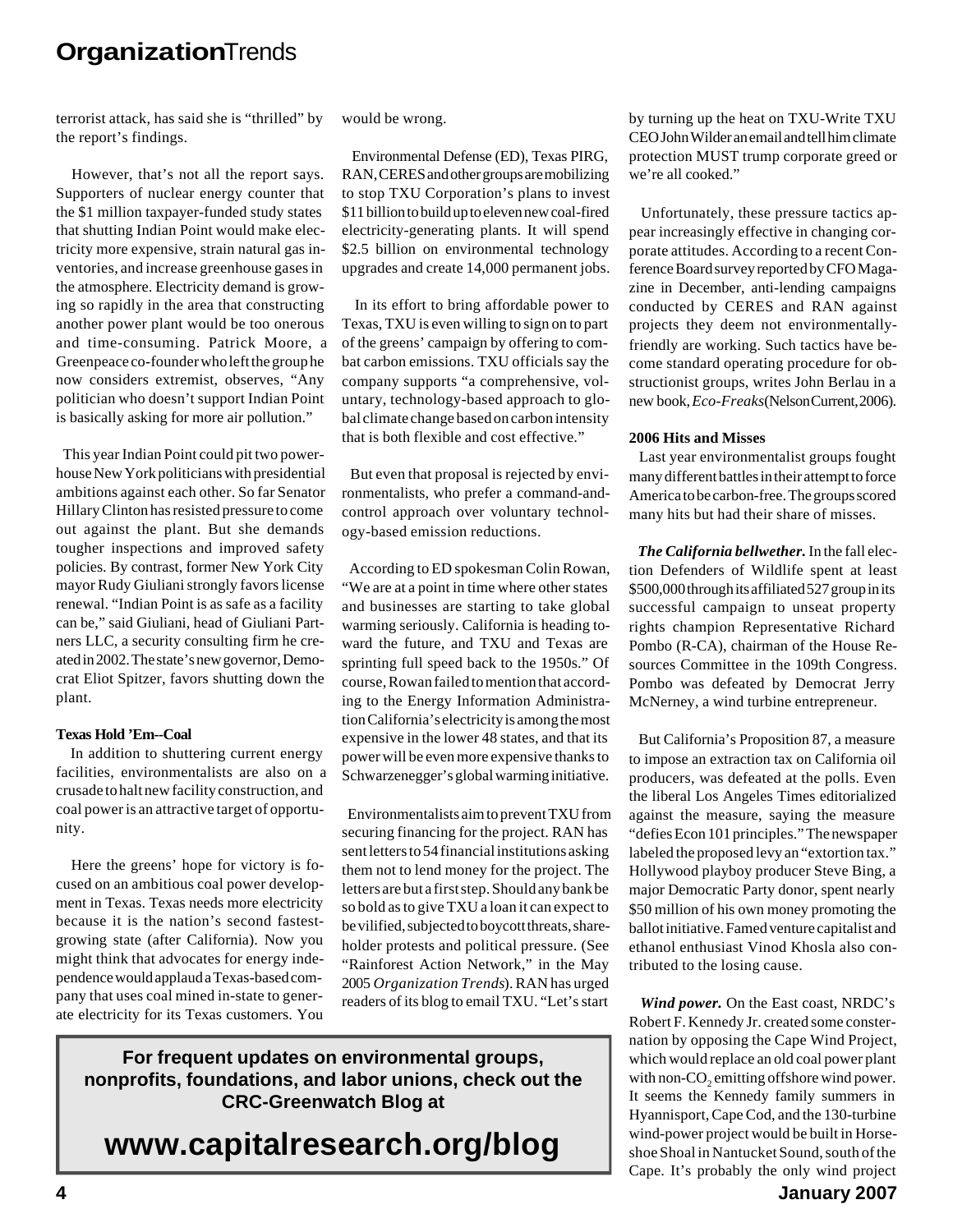#### RFK Jr. has opposed.

 Kennedy opposes the project on esthetic grounds. In an op-ed, he wrote that "[h]undreds of flashing lights to warn airplanes away from the turbines will steal the stars and nighttime views. The noise of the turbines will be audible onshore ... [and] the project will damage the views from 16 historic sites and lighthouses on the cape and nearby islands." Greenpeace and other groups have assailed Kennedy for his elitist hypocrisy.

 *The U.S. Supreme Court.* In June 2006 the U.S. Supreme Court agreed to hear a case, *Massachusetts v. EPA*, on whether EPA has the power to regulate  $CO_2$  emissions from automobiles. Environmentalists hope the high court will give the agency a power it does not think it should have but that future EPA appointees would be able to use to impose restrictions on carbon emissions -- whether or not the U.S. signs the Kyoto Protocol. The high court heard oral arguments November 29 and is expected to render a decision this year.

 Iain Murray of the Competitive Enterprise Institute warns that a decision for the plaintiffs (Massachusetts and 11 other states, New York City, Washington, D.C. and numerous other petitioners from green advocacy groups) would mean that "some 70% of the electricity industry and 98% of the transportation industry - indeed the entire U.S. economy - would have to submit to regulation even more draconian than that set out in the greenhouse gas-limiting Kyoto Protocol to the United Nations Framework Convention on Climate Change."

 Murray further points out that U.S. air quality is affected by countries that don't care how much carbon dioxide their factories emit: "California's air is affected by belching smokestacks and new cars in the rapidly growing economies of China and India, nations that are exempt from the Kyoto Protocol. Even if we reduced our  $\mathrm{CO}_2$  emissions to zero, our air might still violate standards."

 *Biofuels*: Many environmental groups hail ethanol as the fuel of the future and the key to energy independence, even though it is expensive to produce and yields fewer miles per gallon than gasoline. But a funny thing happened on the way to the farm. As more

and more farm state Republicans begin to tout ethanol's virtues, the more reluctant some green advocates are to endorse it.

 An odd mix of free trade supporters, social justice campaigners and environmentalists has come out against ethanol. These strange bedfellows warn that increased reliance on ethanol could increase world hunger. Worldwatch Institute founder Lester Brown, now president of the Earth Policy Institute, complains that ramped-up ethanol production would cause grain scarcity: "The grain required to fill an SUV tank," he told the Washington Post, "could feed one person for one year." Although biofuel production fattens the wallets of Midwestern grain farmers, it puts upward price pressure on food commodities, which makes it much more difficult for poor people abroad to feed themselves. "By the end of 2007," Brown wrote in a recent newsletter, "the emerging competition between the 800 million automobile owners who want to maintain their mobility and the world's 2 billion poorest people who want simply to survive will be on center stage."

 Oxfam and other humanitarian groups and environmental groups such as the Environmental Working Group (EWG) have joined with free-market think tanks such as the Competitive Enterprise Institute (CEI) to push for cutting farm subsidies. EWG's online Farm Subsidy Database is perhaps the most comprehensive list of government farm subsidies and their recipients. In 2007 the five-year farm bill is up for reauthorization, and it will be interesting to see whether a left-right coalition emerges to fight the farm subsidy lobby. Market-oriented scholars like Hudson Insti-

> **Please remember Capital Research Center in your will and estate planning. Thank you for your support.** Terrence Scanlon, President

tute senior fellow Dennis Avery refer to ethanol as "deathanol" because they agree that its widespread production may lead to massive worldwide food scarcity.

#### **Conclusion**

 In 2007 it appears the environmentalist movement may be caught in a Catch-22 of its own making. The old warriors against energy consumption are running up against a new breed of environmentalists who look to high technology. They endorse promising new technologies such as plug-in hybrid vehicles that operate on both gasoline and electricity. By touting the benefits of hybrids, they argue that gasoline consumption can be cut and America will be less reliant on overseas oil.

 But if Americans switch to plug-in hybrid vehicles, they will need more electricity, and if it doesn't come from foreign oil then it will have to come from domestic sources -- either hated fossil fuels, dreaded nuclear power, or "deathanol."

And there's the rub.

 Reducing foreign energy dependency will inevitably force Americans to increase their coal and natural gas-based electricity generation, which in turn will increase  $\mathrm{CO}_2$  emissions unless there is a breakthrough in technology. The feds can't mandate technological innovation. The environmentalists don't want nuclear-powered transportation. And, as much as greens yearn for it, our planes, trains and automobiles can't be powered by windmills.

*James Dellinger is Executive Director of GreenWatch and EducationWatch at Capital Research Center.*

*OT*



**Capital Research Center's next online radio show airs January 16, 3:05 p.m. (Eastern time) at** *http://www.rightalk.com* **(replays follow at 5 minutes past the hour for the following 23 hours)**